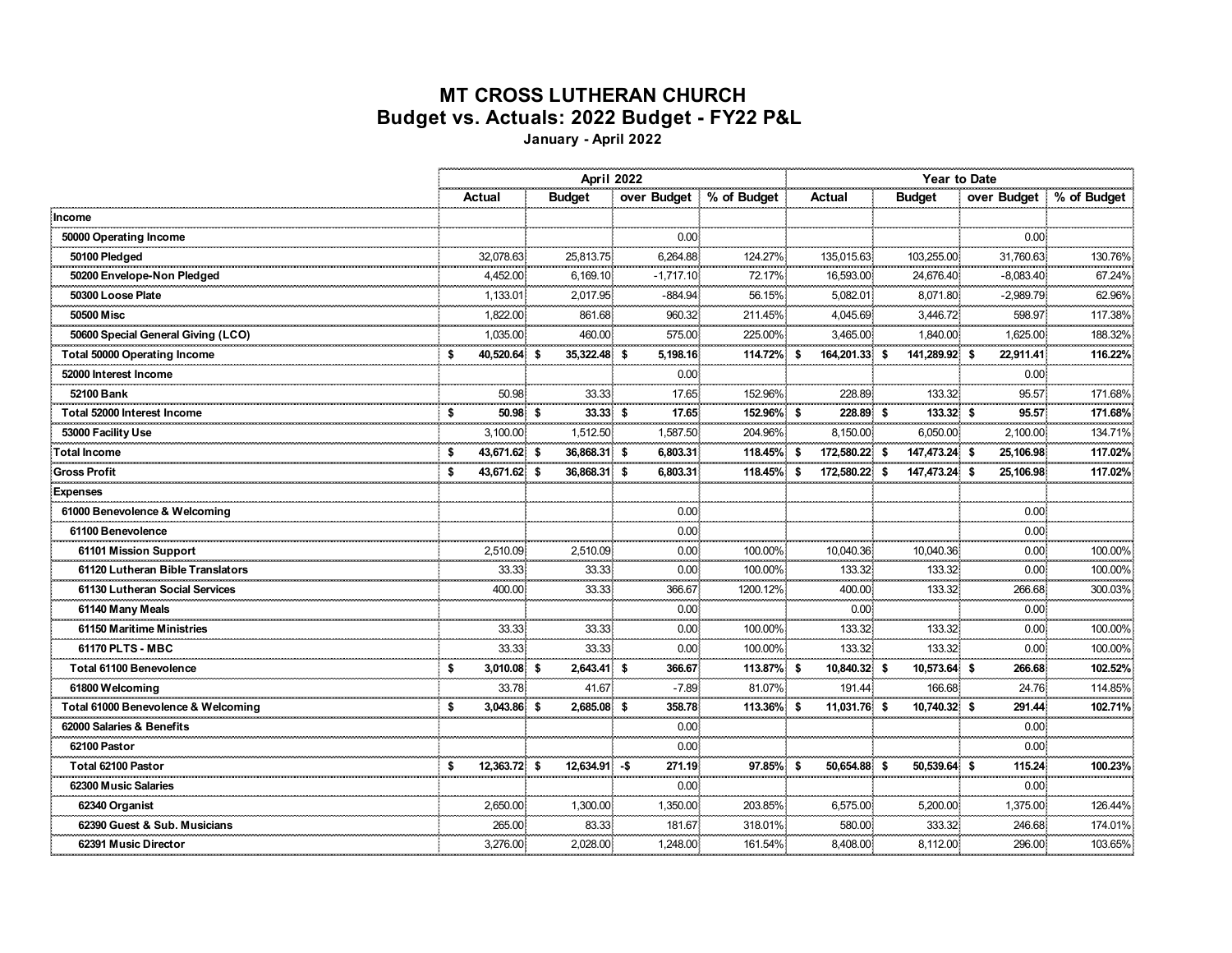| <b>Total 62300 Music Salaries</b>                                 | \$   | 6,191.00 \$  |     | 3,411.33 \$    | 2,779.67          | 181.48% \$    | 15,563.00 \$      | 13,645.32 \$   | 1,917.68.         | 114.05%             |
|-------------------------------------------------------------------|------|--------------|-----|----------------|-------------------|---------------|-------------------|----------------|-------------------|---------------------|
| 62400 Office Staff                                                |      |              |     |                | 0.00              |               |                   |                | 0.00 <sub>1</sub> |                     |
| 62410 Secretary                                                   |      |              |     |                | 0.00              |               |                   |                | 0.00.             |                     |
| 62411 Secretary Salary                                            |      | 3,599.50     |     | 2,574.00       | 1,025.50          | 139.84%       | 10,266.50         | 10.296.00      | $-29.50$          | 99.71%              |
| Total 62410 Secretary                                             | \$   | 3,599.50 \$  |     | 2,574.00 \$    | 1,025.50          | 139.84% \$    | 10,266.50 \$      | 10,296.00 -\$  | 29.50             | 99.71%              |
| Total 62400 Office Staff                                          | - \$ | 3,599.50 \$  |     | 2,574.00 \$    | 1,025.50          | 139.84% \$    | 10,266.50 \$      | 10,296.00 -\$  | 29.50             | 99.71%              |
| 62500 Director of Children Youth & Family Ministries (CYFM)       |      |              |     |                | 0.00              |               |                   |                | 0.00.             |                     |
| 62510 CYFM Salary                                                 |      | 6,720.00     |     | 4,853.33       | 1.866.67          | 138.46%       | 20,160.00         | 19,413.32      | 746.68            | 103.85%             |
| 62550 CYFM Cont. Ed                                               |      |              |     | 41.67          | $-41.67$          | $0.00\%$      | 337.23            | 166.68         | 170.55            | 202.32%             |
| 62561 CYFM Auto Allowance                                         |      |              |     | 41.67          | $-41.67$          | $0.00\%$      | 99.45             | 166.68         | $-67.23$          | 59.67%              |
| 62562 CYFM Phone Allowance                                        |      | 50.00        |     | 50.00          | 0.00              | 100.00%       | 280.00            | 200.00         | 80.00             | 140.00%             |
| Total 62500 Director of Children Youth & Family Ministries (CYFM) | -\$  | 6,770.00 \$  |     | 4,986.67 \$    | 1,783.33          | 135.76% \$    | 20,876.68 \$      | 19,946.68 \$   | 930.00            | 104.66%             |
| 62625 CYFM Asst                                                   |      | 870.00       |     | 650.00         | 220.00            | 133.85%       | 2.006.25          | 2.600.00       | $-593.75$         | 77.16%              |
| 62630 Nursery Care                                                |      |              |     | 91.00          | $-91.00$          | $0.00\%$      |                   | 364.00         | $-364.00$         | 0.00%               |
| 62700 Honoraria for Sub. Preacher                                 |      |              |     | 83.33          | $-83.33$          | $0.00\%$<br>. |                   | 333.32         | $-333.32.$        | 0.00%               |
| 62890 Payroll Taxes                                               |      | 1.315.70     |     | 943.58         | 372.12            | 139.44%       | 3.639.11          | 3,774.32       | $-135.21$         | 96.42%              |
| 62891 Sound Room Tech                                             |      | 82.88        |     | 188.50         | $-105.62$         | 43.97%        | 154.00            | 754.00         | $-600.00$         | 20.42%              |
| <b>Total 62000 Salaries &amp; Benefits</b>                        | - \$ | 31,192.80 \$ |     | 25,563.32 \$   | 5,629.48          | 122.02% \$    | 103,160.42 \$     | 102,253.28 \$  | 907.14            | 100.89%             |
| 62600 Deacon                                                      |      |              |     |                | 0.00              |               |                   |                | 0.00 <sub>1</sub> |                     |
| 62601 Deacon Stipend                                              |      |              |     | 295.17         | $-295.17$         | $0.00\%$      |                   | 1,180.64       | $-1,180.64$       | 0.00%               |
| 62602 Deacon Car Allowance                                        |      |              |     | 41.67          | $-41.67$          | $0.00\%$      | 57.39             | 166.68         | $-109.29$         | 34.43%              |
| 62603 Deacon Con. Ed Allowance                                    |      |              |     | 50.00          | $-50.00$          | $0.00\%$      | 95.00             | 200.00<br>.    | $-105.00$         | 47.50%              |
| 62604 Deacon Phone Allowance                                      |      | 100.00       |     | 50.00          | 50.00             | 200.00%       | 200.00            | 200.00         | 0.00 <sub>1</sub> | 100.00%             |
| Total 62600 Deacon                                                | -\$  | 100.00 \$    |     | 436.84 - \$    | 336.84            | 22.89% \$     | 352.39 \$         | 1,747.32 -\$   | 1,394.93          | 20.17%              |
| <b>63000 Operational Expenses</b>                                 |      |              |     |                | 0.00              |               |                   |                | 0.00 <sub>1</sub> |                     |
| 63100 Fees & Interest                                             |      |              |     |                | 0.00 <sub>1</sub> |               |                   |                | 0.00 <sub>1</sub> |                     |
| 63110 Mortgage Interest                                           |      | 641.02       |     | 656.17         | $-15.15$          | 97.69%        | 2,587.34          | 2,624.68       | $-37.34$          | 98.58%              |
| 63111 Mortgage Principal                                          |      | 1,437.98     |     | 1,419.00       | 18.98             | 101.34%       | 5,728.66          | 5,676.00       | 52.66             | 100.93%<br>anananan |
| 63120 Bank Charges                                                |      |              |     | 4.17           | $-4.17$           | $0.00\%$      |                   | 16.68          | $-16.68$          | 0.00%               |
| 63140 Merchant Fees                                               |      | 165.07       |     | 200.00         | $-34.93$<br>. 3   | 82.54%        | 744.39            | 800.00         | $-55.61$          | 93.05%              |
| Total 63100 Fees & Interest                                       | - \$ | 2,244.07 \$  |     | $2,279.34 - $$ | 35.27             | 98.45% \$     | 9,060.39 \$       | $9,117.36 - $$ | 56.97             | 99.38%              |
| 63200 Utilities                                                   |      |              |     |                | 0.00              |               |                   |                | 0.00 <sub>1</sub> |                     |
| 63210 Electric                                                    |      | 760.69       |     | 416.67         | 344.02            | 182.56%       | 1.641.02          | 1.666.68       | $-25.66$          | 98.46%              |
| 63220 Gas                                                         |      | 116.08       |     | 100.00         | 16.08             | 116.08%       | 824.99            | 400.00         | 424.99            | 206.25%             |
| 63230 Telephone                                                   |      | 281.24       |     | 416.67         | $-135.43$         | 67.50%        | 1,265.77          | 1,666.68       | $-400.91$         | 75.95%              |
| 63250 Water & Sewer                                               |      | 342.51       |     | 291.67         | 50.84             | 117.43%       | 948.53            | 1.166.68       | $-218.15$         | 81.30%              |
| 63260 Trash                                                       |      | 306.31       |     | 291.67         | 14.64             | 105.02%       | 1,040.44          | 1.166.68       | $-126.24$         | 89.18%              |
| Total 63200 Utilities                                             | -S   |              |     |                |                   |               |                   |                |                   |                     |
|                                                                   |      | 1,806.83     | -\$ | 1,516.68 \$    | 290.15            | 119.13%       | \$<br>5,720.75 \$ | $6,066.72 - $$ | 345.97            | 94.30%              |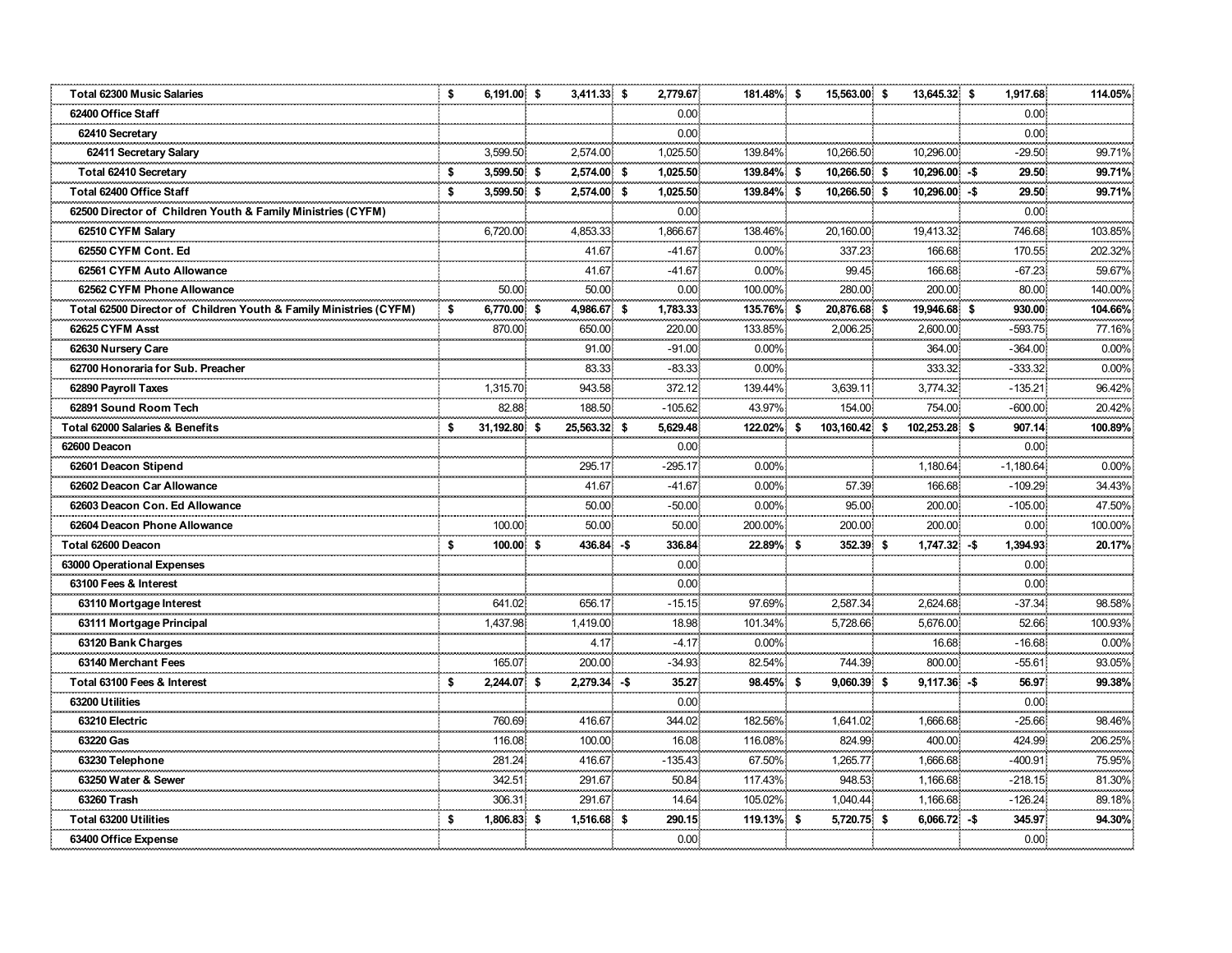| 63410 Office Supplies                        |    | 347.78       | 291.67                     |              | 56.11                  | 119.24%    | 1,137.08     | 1,166.68       | $-29.60$               | 97.46%   |
|----------------------------------------------|----|--------------|----------------------------|--------------|------------------------|------------|--------------|----------------|------------------------|----------|
| 63415 COVID Supplies                         |    | 17.89        | 16.67                      |              | 1.22                   | 107.32%    | 17.89        | 66.68          | $-48.79$               | 26.83%   |
| 63420 Postage                                |    |              | 225.00                     |              | $-225.00$              | 0.00%      | 650.04       | 900.00         | $-249.96$              | 72.23%   |
| 63430 Printing and Copying                   |    | 1,113.17     | 500.00                     |              | 613.17                 | 222.63%    | 3,131.34     | 2,000.00       | 1,131.34               | 156.57%  |
| 63431 Digital Subscription                   |    | 0.00         | 41.67                      |              | $-41.67$               | 0.00%      | 0.00         | 166.68         | $-166.68$              | $0.00\%$ |
| Total 63400 Office Expense                   | \$ | 1,478.84 \$  | 1,075.01 \$                |              | 403.83                 | 137.57% \$ | 4,936.35 \$  | 4,300.04 \$    | 636.31                 | 114.80%  |
| 63500 Mailers & Periodicals                  |    |              |                            |              | 0.00                   |            |              |                | 0.00                   |          |
| 63510 Advertising                            |    | 315.25       | 41.67<br><b>CONTRACTOR</b> |              | 273.58                 | 756.54%    | 315.25       | 166.68         | 148.57                 | 189.13%  |
| 63515 Website Hosting/Maint                  |    |              | 18.75                      |              | $-18.75$               | $0.00\%$   |              | 75.00          | $-75.00$               | $0.00\%$ |
| 63520 Lutheran Magazine                      |    |              | 13.75                      |              | $-13.75$               | 0.00%      | 164.50       | 55.00          | 109.50                 | 299.09%  |
| 63530 Bulletins & Copyright                  |    |              | 125.83                     |              | $-125.83$              | 0.00%      | 405.00       | 503.32         | $-98.32$               | 80.47%   |
| 63540 Devotionals                            |    |              | 27.50                      |              | $-27.50$               | $0.00\%$   | 70.00        | 110.00         | $-40.00$               | 63.64%   |
| <b>Total 63500 Mailers &amp; Periodicals</b> | \$ | 315.25 \$    | 227.50 \$                  |              | 87.75                  | 138.57% \$ | 954.75 \$    | 910.00 S       | 44.75                  | 104.92%  |
| 63600 Outside Services                       |    |              |                            |              | 0.00                   |            |              |                | 0.00.                  |          |
| 63610 Treasurer/Fin Secretary                |    | 300.00       | 300.00                     |              | 0.00 <sub>1</sub>      | 100.00%    | 1,200.00     | 1.200.00       | 0.00                   | 100.00%  |
| 63620 Bookkeeping Services                   |    | 1,137.50     | 1,079.17                   |              | 58.33                  | 105.41%    | 4,305.00     | 4,316.68       | $-11.68$               | 99.73%   |
| 63621 Bookkeeping Support Fees               |    | 157.00       | 157.00                     |              | 0.00                   | 100.00%    | 604.00       | 628.00         | $-24.00$               | 96.18%   |
| 63630 Janitor                                |    | 1,300.00     | 1,333.33                   |              | $-33.33$               | 97.50%     | 5,700.00     | 5,333.32       | 366.68                 | 106.88%  |
| 63650 Outside Contractors                    |    | 416.67       |                            |              | 416.67                 |            | 416.67       |                | 416.67                 |          |
| 63660 Virtual Services Support Staff         |    | 1,500.00     | 1,250.00                   |              | 250.00                 | 120.00%    | 4,560.00     | 5,000.00       | $-440.00$              | 91.20%   |
| <b>Total 63600 Outside Services</b>          | S  | 4,811.17 \$  | 4,119.50 \$                |              | 691.67                 | 116.79% \$ | 16,785.67 \$ | 16,478.00 \$   | 307.67                 | 101.87%  |
| 63700 Property Expense                       |    |              |                            |              | 0.00 <sub>1</sub><br>. | .          |              |                | 0.00                   |          |
| 63710 Property Taxes                         |    |              | 50.00                      |              | $-50.00$               | 0.00%      | 296.22       | 200.00         | 96.22                  | 148.11%  |
| 63720 General Maintenance                    |    |              |                            |              | 0.00                   |            |              |                | 0.00                   |          |
| 63720. General Maintenance                   |    | 80.00        | 786.67                     |              | $-706.67$              | 10.17%     | 818.26       | 3,146.68       | $-2,328.42$            | 26.00%   |
| <b>Total 63720 General Maintenance</b>       | \$ | 80.00 \$     |                            | 786.67 -\$   | 706.67                 | 10.17% \$  | 818.26 \$    | $3,146.68 - $$ | 2,328.42               | 26.00%   |
| 63730 Grounds Maintenance                    |    | 165.00       | 333.33                     |              | $-168.33$              | 49.50%     | 495.00       | 1,333.32       | $-838.32$              | 37.13%   |
| 63735 Van Maintenance                        |    |              | 125.00                     |              | $-125.00$              | 0.00%      | 50.00        | 500.00         | $-450.00$              | 10.00%   |
| <b>Total 63700 Property Expense</b>          | \$ | 245.00 \$    | $1,295.00 - $$             |              | 1,050.00               | 18.92% \$  | 1,659.48 \$  | $5,180.00 - $$ | 3,520.52               | 32.04%   |
| 63800 Training/Meetings                      |    |              |                            |              | 0.00                   |            |              |                | 0.00                   | .        |
| 63810 Synod Convention                       |    |              | 200.00                     |              | $-200.00$              | 0.00%      | 150.00       | 800.00         | $-650.00$              | 18.75%   |
| 63840 Council-Sponsored Events               |    |              | 41.67                      |              | $-41.67$               | $0.00\%$   |              | 166.68         | $-166.68$              | $0.00\%$ |
| 63841 Staff/Volunteer Recognition            |    | 45.25        | 41.67                      |              | 3.58                   | 108.59%    | 45.25        | 166.68         | $-121.43$              | 27.15%   |
| <b>Total 63800 Training/Meetings</b>         | s. | 45.25 \$     |                            | $283.34 - $$ | 238.09                 | 15.97% \$  | 195.25 \$    | $1,133.36 - $$ | 938.11                 | 17.23%   |
| <b>Total 63000 Operational Expenses</b>      | -S | 10,946.41 \$ | 10,796.37 \$               |              | 150.04                 | 101.39% \$ | 39,312.64 \$ | 43,185.48 -\$  | 3,872.84               | 91.03%   |
| 63300 Insurance                              |    | $-1,730.00$  | 958.33                     |              | $-2,688.33.$           | $-180.52%$ | 1,113.75     | 3,833.32       | $-2,719.57.$           | 29.05%   |
| 64000 Learning and Youth                     |    |              |                            |              | 0.00 <sub>1</sub>      |            |              |                | 0.00 <sub>1</sub><br>. | .        |
| 64100 Adult Education                        |    |              | 113.92                     |              | $-113.92$              | $0.00\%$   |              | 455.68         | $-455.68$              | $0.00\%$ |
| 64200 Safeguarding                           |    | 41.00        | 41.67                      |              | $-0.67$                | 98.39%     | 199.00       | 166.68         | 32.32                  | 119.39%  |